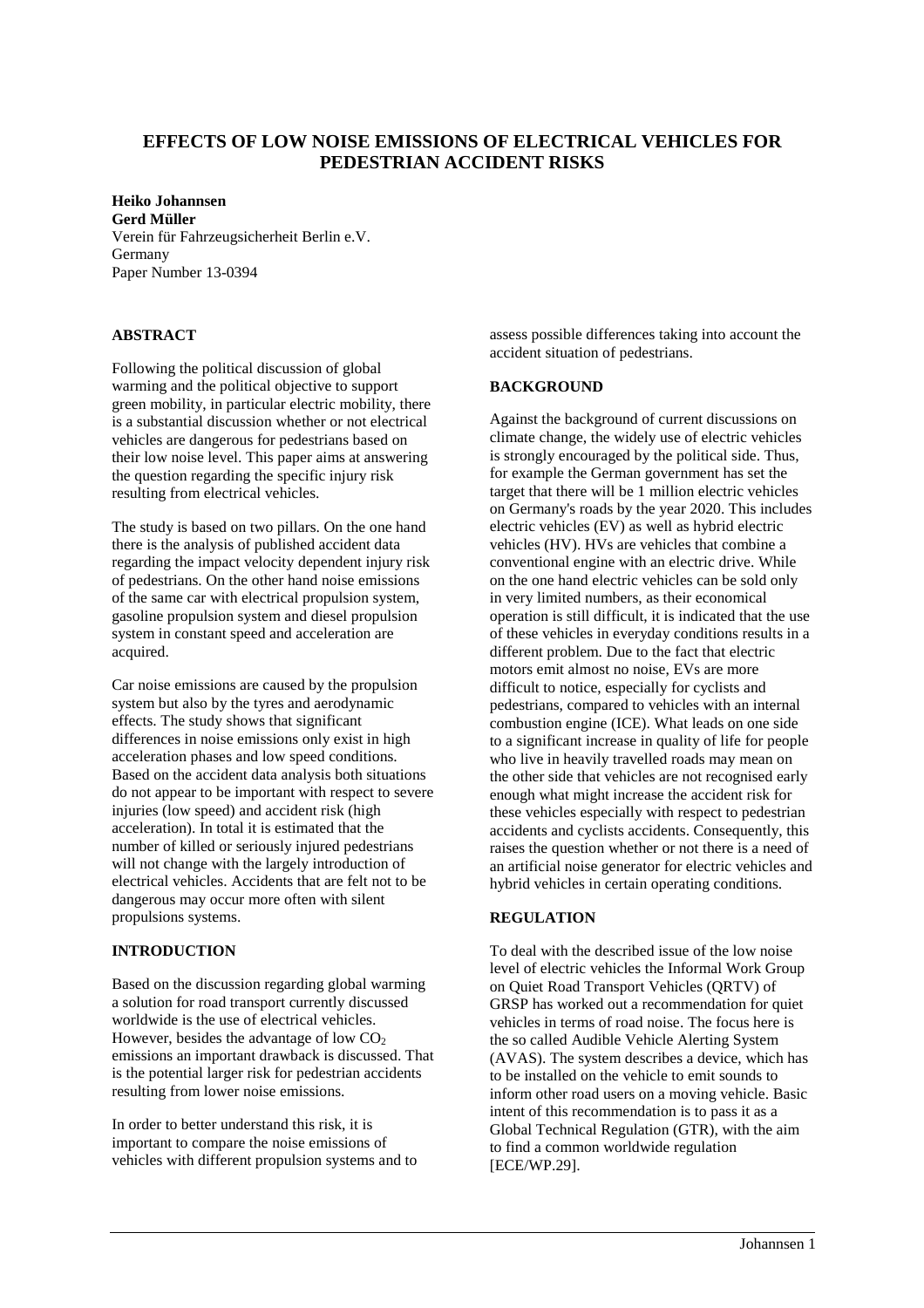The American National Highway Safety Administration (NHTSA), made also a proposal for regulation for minimum sound levels for hybrid and electric cars. The draft is summarised in the FMVSS 141 and refers to a range of speed up to 18 miles per hour (29 km/h). At speeds above this limit, the driving noise can be regarded as predominant, so that an additional noise source is not necessary. NHTSA estimates that if this proposal were implemented there would be 2.800 fewer pedestrian and cyclists injuries over the life of each model year of hybrid cars, trucks and vans and low speed vehicles, as compared to vehicles without sound [NHTSA, 2013].

### **ANALYSIS OF PEDESTRIAN ACCIDENTS**

The objectives of the analysis of pedestrian accidents were to define relevant test scenarios for the noise emission tests, to rate the noise emission test results with respect to accident data and to compare the performance of combustion engine cars with electrical vehicles. The analysis is mainly based on literature.

Most of the pedestrian accidents are happening inside towns, however, injury severity is considerably higher outside towns, see Figure 1.



*Figure 1.* Pedestrian injury severity depends on accident location, German national accident data 2011 [DESTATIS, 2012].

Most of the accidents are happening in situations, where it can be expected that the car driver did not accelerate the car directly before the critical situation occurred; in 59% of the cases the accident occurred in situations outside crossings and in 4% in situations outside crossings but in curves, see Figure 2. In both situations it can be expected that the car is driving with constant speed. In the cases where the car was running straight ahead in crossings, it is unclear whether or not the car was accelerated before the accident situation; both scenarios are possible: starting up after red light or giving priority and running with constant speed. In the 10% of the cases where the car turned before the accident, acceleration of the car can be considered as being likely.



*Figure 2*. Locations of pedestrian accidents in the road network according to GIDAS 1999 - 2005 [Otte, 2007].

When analysing MAIS 3+ accidents, there are less accidents after the car turns and more in intersections with the car going ahead, Figure 3.



*Figure 3*. Locations of pedestrian accidents (MAIS 3+) in the road network according to GIDAS 1999 - 2005 [Otte, 2007].

The data is confirmed by UK data (STATS19 from 1997 – 2001) showing 74.4% of the pedestrian accidents happening in areas without pedestrian crossing facilities, and approx. 78% of the vehicles were moving straight ahead while approx. 20% of the vehicles were turning, reversing, starting up, stopping, parking etc. [Parker, 2005].

Based on typical accident situations observed in the accident data base of the German insurance organisations GDV Niewöhner et al. [Niewöhner, 2011] defined scenarios for testing of pedestrian detection systems, see Figure 4.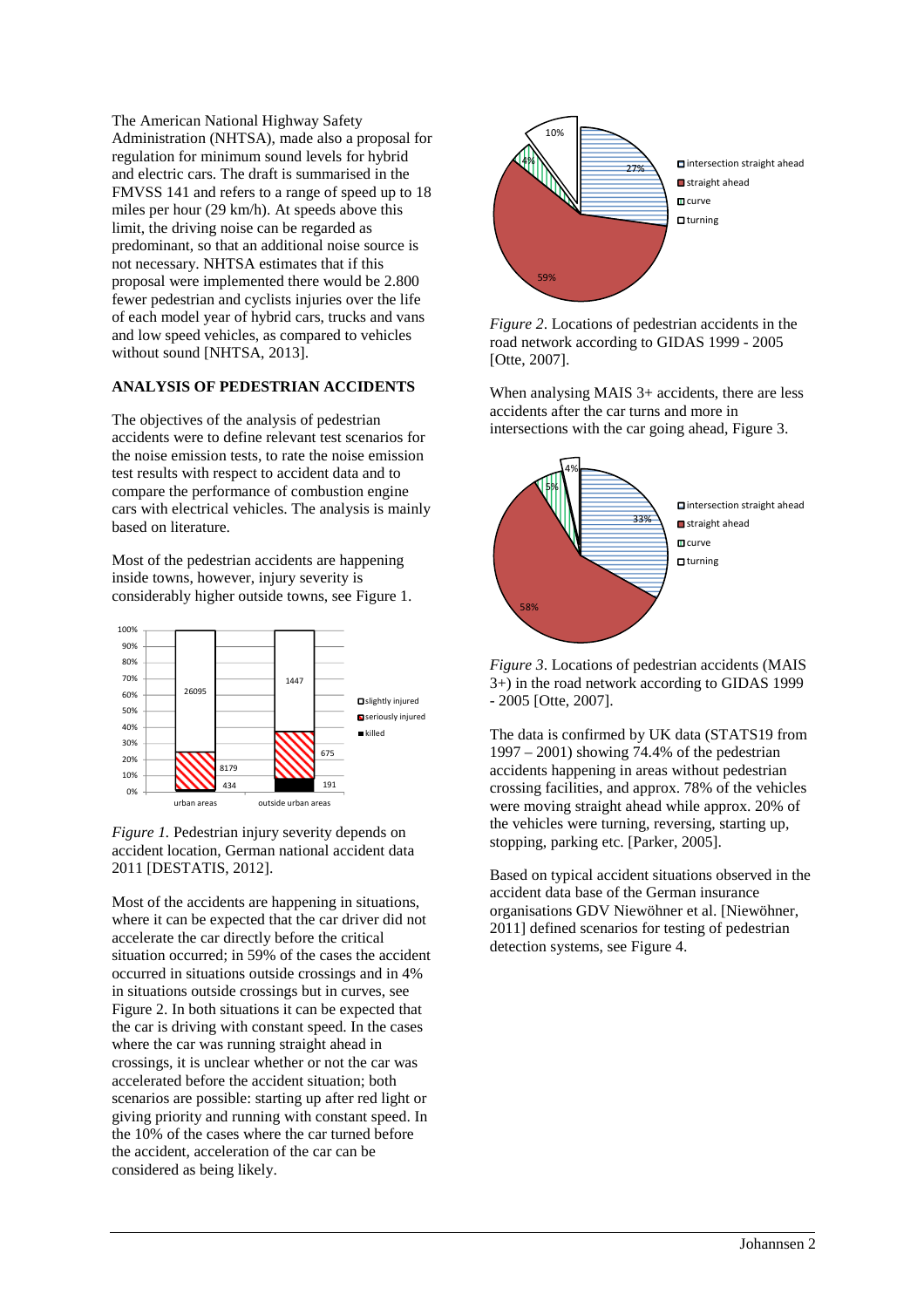

*Figure 4*. Scenarios for testing of pedestrian detection systems based on GDV accident data [Niewöhner, 2011].

The collision speed in the GIDAS sample ranges from 0 to approx. 70 km/h, see Figure 5. However, when taking into account injury severity severe injuries occur mainly for impact speeds above 20 km/h and fatalities cannot be expected below 50 km/h, see Figure 6.

![](_page_2_Figure_3.jpeg)

![](_page_2_Figure_4.jpeg)

![](_page_2_Figure_5.jpeg)

*Figure 6*. Injury severity depending on collision speed [Kühn, 2006].

Furthermore it needs to be considered that the collision speed is often reduced due to pre-impact braking. Driving speeds up to 20 km/h are occurring in approx. 15% of the accidents, see Figure 7.

![](_page_2_Figure_8.jpeg)

*Figure 7*. Driving and collision speed in pedestrian impacts [Otte, 2007].

TRL compared the risk of being involved for electrical/hybrid electrical vehicles and vehicles with internal combustion engines and concluded that the risk is equal for both propulsion types based on STATS19 data [Morgan, 2011]. However, it needs to be taken into account that for hybrid electrical vehicles it is unclear whether or not the combustion engine was running at the time of the accident. Depending on the concept of the hybrid vehicle the combustion engine is either used to propel the car directly or is just used to charge the battery. The noise emissions for both concepts are completely different.

A query concerning German national data resulted in a complete number of purely electrical vehicles being involved in any accident of 29 for 2011. Therefore it was concluded that further analysis of these cars would not result in reliable results.

In summary the accident analysis shows that a large number of pedestrian accidents are happening in situations in which the car is going straight, likely with constant speed. However, there are also accidents with cars that were accelerating prior the critical situation. In the majority of accidents the car had an initial speed of more than 15 km/h which is in line with the collision speed in accidents with severely or fatally injured pedestrians.

#### **COMPARISON OF NOISE EMISSIONS OF CARS WITH DIFFERENT PROPULSION SYSTEM**

#### **Measurement of Sound Level**

To measure the vehicles sound level, there exist different methods. For approval to the European market, vehicles are tested according to the regulation 70/157/EEC. Depending on the vehicle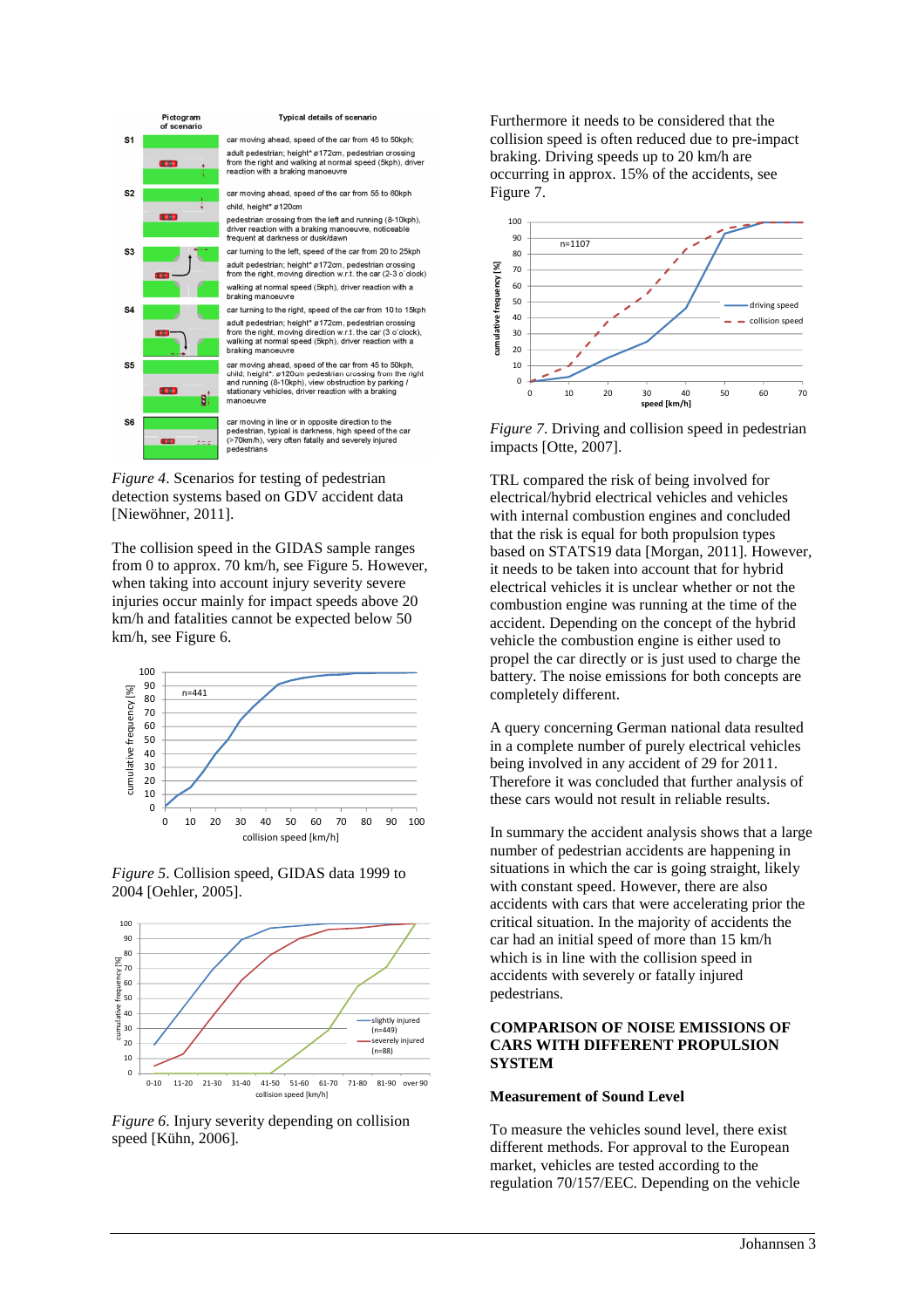it passes a sound-level meter in a distance of 7.5 meter in a defined operation status. The test are repeated and considered as valid if the difference of the measurements does not exceed 2 dB(A). The sound level of vehicles intended for the carriage of passengers and comprising not more than nine seats including the driver's seat there may not exceed 82 dB(A) [70/157/EEC].

Further noise measurement regulations are described in the SAE standard J/2889/1 [SAE]. The paper specifies an engineering method for measuring the minimum noise emitted by road vehicles. Here the real operating conditions of the vehicle with its background noise are respected.

#### **Comparison of noise emissions of vehicles with different propulsion system**

To investigate the real difference of noise between different power train concepts three vehicles with different drive concepts were compared. For this measurement a BMW E-Mini (EV), a dieselpowered BMW Mini and a BMW Mini with petrol engine were used. The tests were conducted in accordance with regulation 70/157/EEC (see above). A comparison of the three vehicles in terms of its technical data is shown in Table 1.

| Table 1.                             |  |  |  |  |  |  |
|--------------------------------------|--|--|--|--|--|--|
| <b>Properties of tested vehicles</b> |  |  |  |  |  |  |

| <b>Vehicle</b><br>type,<br>description      | <b>MINI Cooper</b><br>D Clubman         | <b>MINI</b><br>Cooper                 | <b>MINIE</b>                                                                                 |
|---------------------------------------------|-----------------------------------------|---------------------------------------|----------------------------------------------------------------------------------------------|
| <b>Engine</b>                               | 4 cylinder/<br>16V                      | 4 cylinder/<br>16V                    | electric<br>motor                                                                            |
| Cubic<br>capacity                           | 1600 ccm                                | 1600 ccm                              | (Max. speed<br>$13000 \text{ min}^{-1}$ ;<br>isolation:<br>Class H.<br>double-<br>insulated) |
| <b>Nominal</b><br>power/rated<br>speed      | 80 kW at 4000<br>$min^{-1}$             | 88 kW at<br>$6000 \text{ min}^{-1}$   | $150$ kW at<br>7000-8000<br>$min^{-1}$                                                       |
| Max.<br>torque/<br>number of<br>revolutions | $240$ Nm at<br>1750-2000<br>$\min^{-1}$ | 160 Nm at<br>$4250$ min <sup>-1</sup> | 220 Nm at 0-<br>$5000 \text{ min}^{-1}$                                                      |

**The results of the noise measurement** according to 70/157/EEC have shown that the E-Mini, with a noise level of 73  $dB(A)$ , is quieter than the dieseland the petrol-Mini with 77  $dB(A)$  and 84  $dB(A)$ . These values were measured in the second gear with 75% of full power, wherein E-Mini in the corresponding operating condition were used. In all three cases the measured sound levels are above the values that are specified on the registration document. The differences may be due to the fact

that the ground was wet at the time of measurement, which increases the rolling noise of tires normally.

**Table 2. Maximum pass-by noise level Mini tests** 

|                      | Maximum noise level, dB(A) |                |                  |  |
|----------------------|----------------------------|----------------|------------------|--|
| Speed [km/h]<br>Gear | Mini<br>diesel             | Mini<br>petrol | Mini<br>electric |  |
| 5 (1. Gear)          | $\ast$                     | 53             | $\ast$           |  |
| 10 (1. Gear)         | 57                         | 58             | 50               |  |
| 20 (2. Gear)         | 60                         | 58             | 58               |  |
| 30 (2. Gear)         | 66                         | 66             | 63               |  |
| 30 (3. Gear)         | $\ast$                     | 63             |                  |  |
| 50 (3. Gear)         | 71                         | 70             | 70               |  |
| 50 (4. Gear)         | 71                         | $\ast$         |                  |  |
| 70 (3. Gear)         | 76                         | 75             | 75               |  |
| 70 (5. Gear)         | 75                         | 74             |                  |  |
| *measurement invalid |                            |                |                  |  |

The measurement of road noise at different speeds showed a mixed picture. At speeds below 20 km/h, the electric vehicle is clearly quieter; above this speed it is difficult to identify differences between the cars (*Figure 8*).

![](_page_3_Figure_11.jpeg)

*Figure 8.* Sound level for different speeds.

It can be assumed that, above a speed of 20 km/h, the driving noise is dominant and noise from the engine, regardless of its type, plays only a minor role.

Thus, according to the objective measurement results of the sound recording significant differences between electric vehicles and conventional vehicles can be observed only at low speeds.

Zeitler et al. [Zeitler, 2010] analysed the distance to a pedestrian when an approaching car (driving speed 10 km/h) was audible recognised under different environmental noise levels. In summary independent of the environmental noise level the electrical car was recognised very late, above 47  $dB(A)$  not until the car approached the position of the pedestrian, see Figure 9. The hybrid car that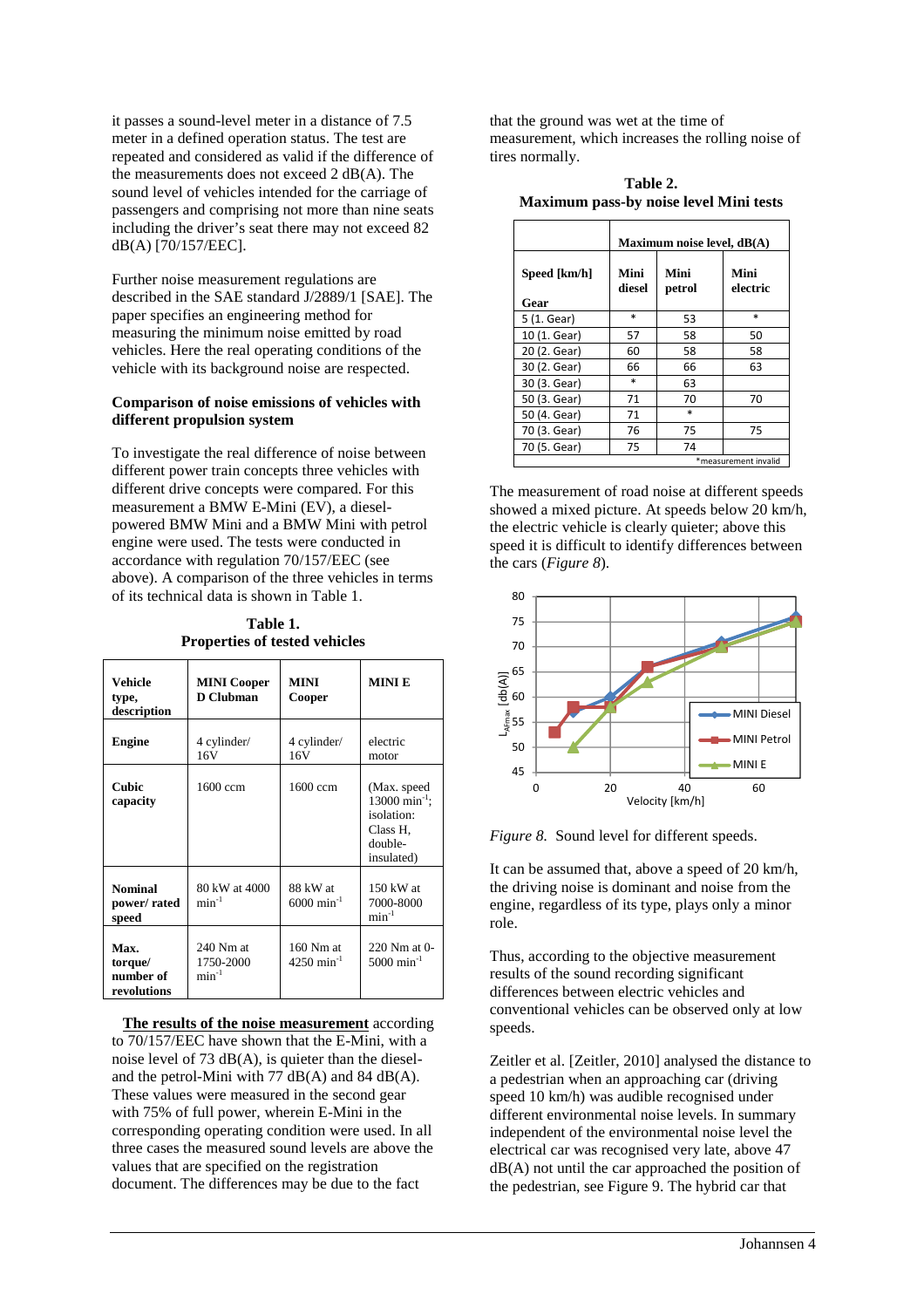was used in ICE mode was recognised later than the ICE car and the hybrid vehicle that was used in electrical mode was noisier than the electrical car but less noisy than the ICE car.

![](_page_4_Figure_1.jpeg)

*Figure 9.* Distance to vehicle when detecting it [Zeitler, 2010].

**Tests Conducted by TRL** The tests results described below were conducted and published by [Morgan, 2011]. In this investigation two test rows were conducted. On the one hand objective noise measurements, where the noise level of different cars was recorded and on the other hand subjective noise assessments, where probands were asked about their noise perception. It is important to note, that TRL did not distinguish between EV and HE. They were combined to E/HE (electrical and hybrid electrical) vehicles.

For the measurement tests three different test were conducted: A "steady-speed pass-by test", where a car passes the microphone with a constant speed, a "Pull-away from rest test", where the car accelerated in front of the measurement device and a "Low-speed parking test", where vehicles were both driven forwards and reversed out of a conventional parking space at typical speeds.

**Table 3. Maximum pass-by noise levels at microphone position M3 [Morgan, 2011]** 

|                                     | Maximum noise level, $dB(A)$ |                   |         |         |  |
|-------------------------------------|------------------------------|-------------------|---------|---------|--|
| Vehicle                             | 7-8 km/h                     | $20 \text{ km/h}$ | 30 km/h | 50 km/h |  |
| <b>ICE-01</b>                       | 57                           | 62                | 69      | 77      |  |
| $ICE-02*$                           | 65                           | 74                | 75      | 81      |  |
| $ICE-03$                            | 51                           | 62                | 68      | 77      |  |
| ICE-04                              | 58                           | 66                | 73      | 81      |  |
| $E/HE-01$                           | 56                           | 64                | 70      | 79      |  |
| $E/HE-02$                           | 53                           | 63                | 70      | 77      |  |
| $E/HE-03$                           | 52                           | 63                | 70      | 76      |  |
| $E/HE-04$                           | 56                           | 66                | 72      | 80      |  |
| *not included in the analysis below |                              |                   |         |         |  |

The results of the pass-by test showed no significant differences between electric vehicles and cars with combustion engine (Table 3).

The E/HE vehicles were from  $2 \text{ dB}(A)$  quieter to 1 dB(A) louder than the ICE vehicles. On average, the E/HE vehicles were only  $1 \text{ dB}(A)$  quieter than the ICE vehicles. The quietest ICE vehicle is comparable to the quietest of the E/HE vehicles. For the E/HE vehicles, the spread is less than that for the ICE vehicles. At higher speeds, the range across all vehicles is more consistent because road noise becomes the dominant source. In *Figure 10* the maximum sound level is shown where it can be seen that all vehicles have a similar trend.

![](_page_4_Figure_9.jpeg)

*Figure 10.* Maximum noise levels for steady-speed pass-by measurements [Morgan, 2011].

The results of the pull-away tests showed, that for low acceleration the electric vehicles were a bit quieter than the ICE vehicles  $(1 \text{ dB}(A))$  in average) and for the higher acceleration the electric vehicles were in average 2 dB(A) quieter.

The parking manoeuvres showed that the absolute noise levels for the majority of the vehicles were not significantly above the background noise levels at the test location.

The objective measurements indicated that for lower speeds where powertrain noise is the dominant source, electric vehicles are in average 1  $dB(A)$  quieter than ICE cars. However, it has to be noted that background noise levels at these speeds are typically only 3dB(A) below the noise level of the vehicles. That means if there is a certain problem with silent cars it possibly should discussed for all cars and not only for electric vehicles.

The subjective tests of [Morgan, 2011] were conducted with 10 vision-impaired participants using a series of audio samples of both vehicle types (electric and ICE), which were moving at different speed and were performing different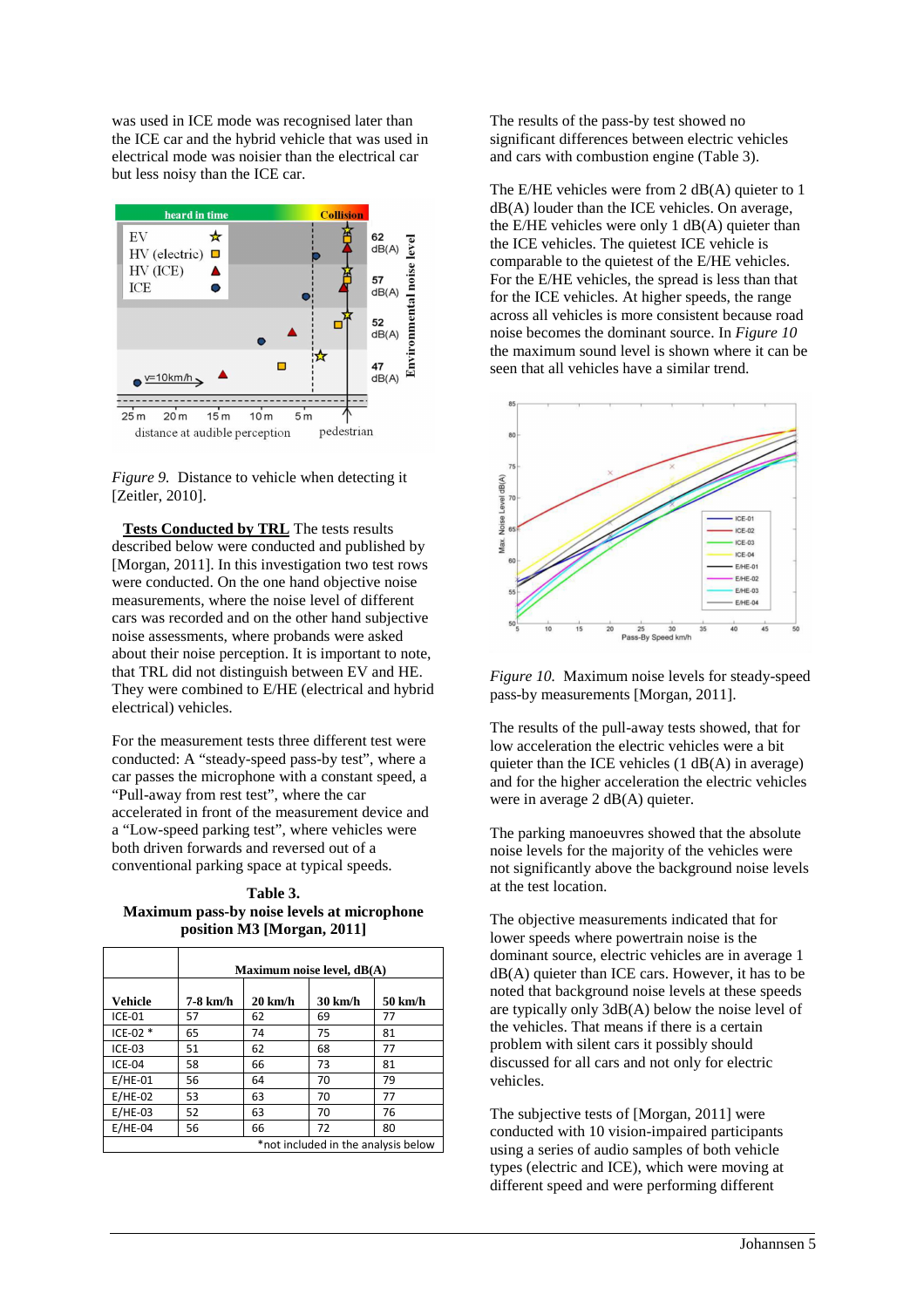manoeuvres, which were pass-by at 20 to 50 km/h and a vehicle manoeuvring out of parking spaces. The participant's task was to identify when they became aware of the presence of the vehicle and to find out if they were able to distinguish the vehicle type. The exercise assumed that, for the most part, the vision-impaired participant was a pedestrian standing at the kerbside, as if waiting to cross the road. The background noise was divided into two scenarios: urban area and semi-rural environment.

In the analyses of the results the risk exposure, based on the assumption that there is always some element of risk for road crossing pedestrians, was assessed. Risk exposure was deemed to be 'increased' if the presence of the vehicle was detected at a distance less than typical safe stopping distances or not detected at all. The results showed that the likelihood of increased risk exposure is 1.4 times greater in a semi-rural environment for electric vehicles than for ICE vehicles, irrespective of vehicle speed or manoeuvre, and 1.3 greater in an 'urban' environment. Irrespective of the background environment, the study indicates that the likelihood of increased risk exposure was 1.4 greater for E/HE vehicles than ICE vehicles. The risk exposure for pass-by tests increases with decreasing speed. Under steady-speed conditions, participants were more than twice as likely to correctly identify ICE vehicles as E/HE vehicles in a rural scenario and almost twice as likely to correctly identify the vehicles in an urban scenario. When the vehicles were accelerating from stationary, subjects were far more easily able to identify both vehicle types.

In summary it can be said that the objective tests of the TRL study [Morgan, 2011] confirmed the tests with the Minis. From a speed of 20 km/h or above, there is nearly no difference in terms of noise levels between ICE and electric vehicles. At lower speeds electric vehicles are quieter. The result that noise emissions are equal above 20 km/h is also confirmed by Zeitler et al. [Zeitler, 2010].

By contrast the subjective tests of the TRL study [Morgan, 2011] with vision-impaired people have shown that the risk of insufficient perceptibility of electric vehicles is higher than for ICE. This applies in principle to all performed manoeuvres.

#### **NOISE PERCEPTION**

The comparison of the noise emissions of different propulsion systems with the subjective assessment whether or not a car was recognised opens the questions for the deviation between both. In principle the following hypothesises are discussed:

- the A-weighted sound pressure level is not suitable for the evaluation of the detectability of the noise emitter,
- humans are mainly using the engine noise in order to distinguish between moving objects (cars) and stationary objects
- o this vehicle detection strategy is trained following the experience on the road and can be adopted to future changes
- o the strategy is a result of psycho-acoustic capabilities and cannot be adopted

It is likely that a combination of the hypothesis is causing the discrepancy.

There are three main sources for noise emissions in a car. These are the engine noise, the aerodynamic noise and the noise resulting from the wheel-toroad contact. While the first one is different in EV compared to vehicles with internal combustion engine the two latter ones are similar in both propulsion types.

Noise emissions of cars are evaluated using the Aweighted sound pressure level that represents equal noise perception across the frequencies at 40 phon, resulting in heavy filtering in the range of 10 – 100 Hz.

When analysing the frequency band from the TRL study, it is obvious that the vehicles with internal combustion engine show a peak in the loudness in the frequency range between  $10 - 100$  Hz, see Figure 11. These peaks are resulting from the noise of the internal combustion engine. It can be expected that E/HE-02 is a hybrid electrical vehicle with the internal combustion engine running at the time of measurement.

![](_page_5_Figure_14.jpeg)

*Figure 11.* One third octave spectra corresponding to maximum noise level at a pass-speed of 20 km/h [Morgan, 2011].

In contrast to the statement of TRL that the differences in the spectral content do not suggest any difference how a pedestrian would be able to differentiate between vehicle types, the peaks from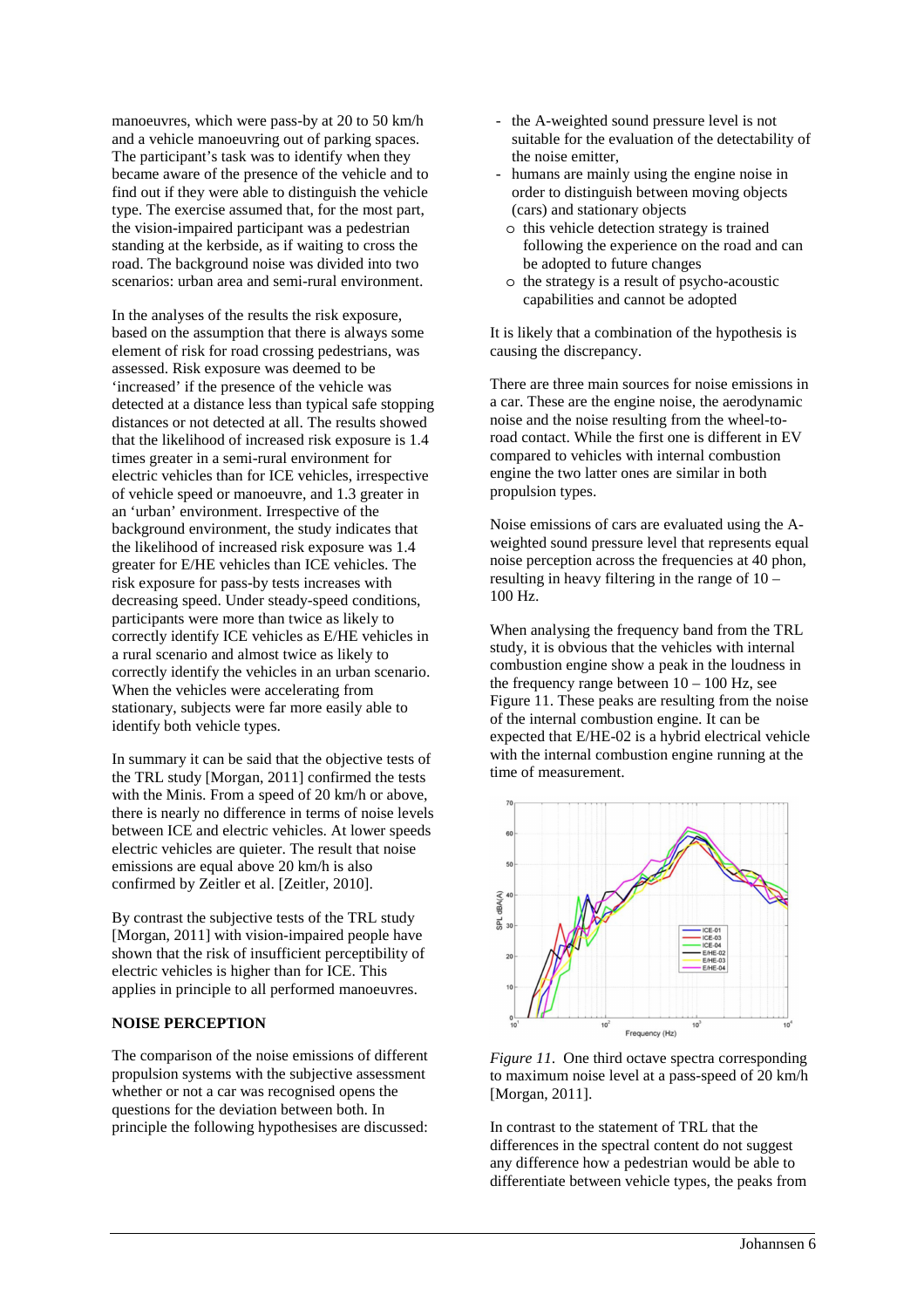the combustion engine and exhaust, although weighted in the  $dB(A)$  assessment relatively low result in an important difference in the noise perception of a vehicle. Similar results were described by Zeitler et al. [Zeitler, 2010]. It is questionable whether or not the A-weighted sound pressure levels are suitable for assessing the audible vehicle perception by pedestrians.

This analysis suggests that the engine noise is very important for the perception of the noise emitter. However, it remains questionable whether or not pedestrians can train themselves to better perceive vehicles with electric propulsion system. With respect to the aerodynamic noise it can be expected that it is impossible to distinguish between any stationary object that is passed by the wind or a car that moves through the air. Besides this the tire noise seems to be unique and can likely replace the engine noise in the vehicle perception. However, this needs to be further analysed taking into account psycho-acoustic evaluation.

### **DISCUSSION AND CONCLUSION**

The objective noise measurements within this study and the study conducted by TRL show that the noise emission of ICE and EVs is equivalent constant speeds above 20 km/h using the Aweighted sound pressure. Below 20 km/h the ICE noise dominates the vehicle's noise emissions, this is also the case for accelerating vehicles.

Today, the noise of the combustion engine appears to be the main source for the audible detection of vehicles. The absence of the engine noise might lead to wrong assessment of the situation even for EV driving faster than 20 km/h. However, it is expected that the tire noise can replace the engine noise in the perception of cars if the latter one disappears.

The analysis of accident data showed that pedestrian accidents mainly occur in situations where the car driver is going straight ahead and where constant speed of the car can be expected. Accidents with slight or severe injuries are very seldom for vehicle driving speeds below 20 km/h. When transferring these data to the noise emission results, it is obvious that for those situations where EVs are significantly less noisy pedestrian accidents do not occur very often (vehicle is accelerating when approaching the pedestrian) or are not considered to be of high severity.

In total the pedestrian accident risk might increase with the large scale introduction of EVs, but it is not expected that the injury risk for pedestrians is increasing from that measure.

For future developments like the introducing of AVAS for electrical vehicles one needs to consider that there will be more than only one electrical vehicle driven on the road and the artificial noise may accumulate to an unacceptable level [Genuit, 2012]. To get a better understanding of vehicle noise perception further investigation is needed. Especially the need of artificial sound generators should be discussed with respect to accident data.

## **ACKNOWLEDGEMENTS**

The noise emissions of the BMW MINIs were assessed in cooperation with BsSB GmbH Berlin – SCHALLTECHNISCHES BÜRO.

#### **REFERENCES**

Carter, E.: "Definition of Vehicle and Pedestrian/Cyclist Impact Conditions – UK National Epidemiological Studies on Pedestrian and Cyclist Accidents", APROSYS SP3 Report, AP-SP31-001R-BASC, 2005

DESTATIS (Statistisches Bundesamt): "Fachserie 8 Reihe 7 Verkehrsunfälle 2011", Juli 2012 (in German)

ECE/WP.29: "Draft Recommendations for a Global Technical Regulation Regarding Audible Vehicle Alerting Systems for Quiet Road Transport Vehicles"; ECE/TRANS/WP.29/GRB/2012/6; Economic and Social Council; www.unece.org; 04.03.2012

Genuit, K.; Fiebig, A.: "Die Relevanz der Psychoakustik für die E-Mobility", 38. Deutsche Jahrestagung für Akustik – DAGA 2012, Darmstadt, 2012 (in German)

Kühn, M.; Fröming, R.; Schindler, V.: "Fußgängerschutz – Unfallgeschehen, Fahrzeuggestaltung, Testverfahren" Springer Verlag, 2006 ISBN 978-3540343028

Morgan, PA.; Morris, L.; Muirhead, M.; Walter, LK.; Martin, J.: "Assessing the perceived safety risk from quiet electric and hybrid vehicles to vision-impaired pedestrians" PUBLISHED PROJECT REPORT PPR525, TRL, 2011

NHTSA: FMVSS 141: Minimum Sound Requirements for Hybrid and Electric Vehicles, 2012

Niewöhner, W.; Roth, F.; Gwehenberger, J.; Gruber, C.; Kuehn, M.; Sferco, R.; Pastor, H.; Nagel; U.; Stanzel, M.: "Proposal for a Test Procedure of Assistance Systems regarding Preventive Pedestrian Protection" Proceedings to 22nd ESV Conference, Washington, 2011, paper no. 11-0393